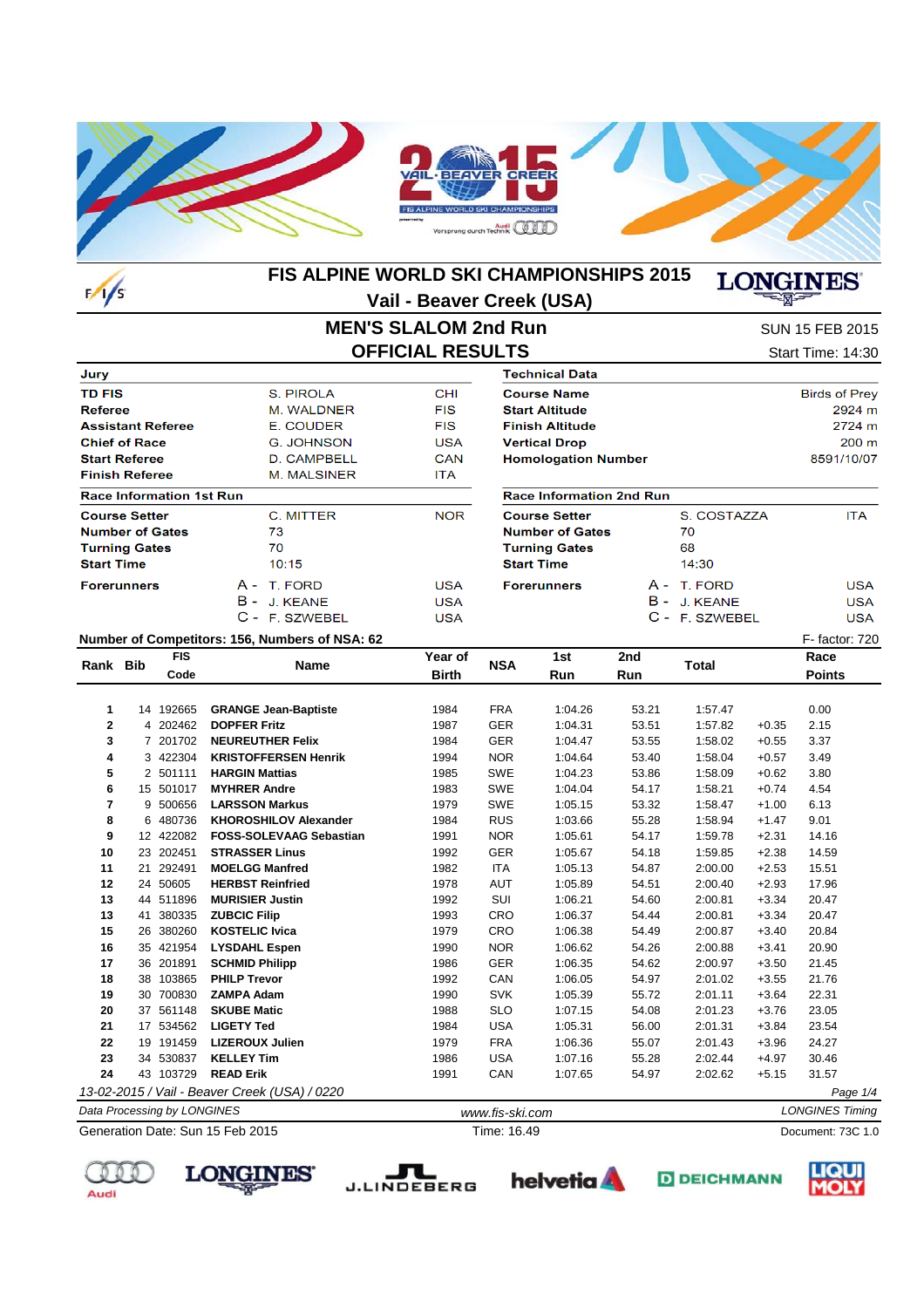

# **FIS ALPINE WORLD SKI CHAMPIONSHIPS 2015**



 **MEN'S SLALOM 2nd Run Vail - Beaver Creek (USA)**

**OFFICIAL RESULTS** Start Time: 14:30 SUN 15 FEB 2015

| Rank Bib<br>25                 | 33<br>48 | Code  | Name                            | <b>Birth</b> | <b>NSA</b> | 1st<br>Run | Run     | Total   |          | Race<br><b>Points</b> |
|--------------------------------|----------|-------|---------------------------------|--------------|------------|------------|---------|---------|----------|-----------------------|
|                                |          |       |                                 |              |            |            |         |         |          |                       |
|                                |          |       |                                 |              |            |            |         |         |          |                       |
|                                |          |       | 320266 JUNG Dong-hyun           | 1988         | <b>KOR</b> | 1:07.56    | 55.13   | 2:02.69 | $+5.22$  | 31.99                 |
| 26                             |          |       | 380334 VIDOVIC Matej            | 1993         | CRO        | 1:07.31    | 55.93   | 2:03.24 | $+5.77$  | 35.37                 |
| 27                             | 50       |       | 380292 ZRNCIC-DIM Natko         | 1986         | CRO        | 1:07.88    | 56.48   | 2:04.36 | $+6.89$  | 42.23                 |
| 28                             | 51       |       | 92562 PRISADOV Stefan           | 1990         | <b>BUL</b> | 1:08.66    | 55.98   | 2:04.64 | $+7.17$  | 43.95                 |
| 29                             | 56       |       | 700879 ZAMPA Andreas            | 1993         | <b>SVK</b> | 1:09.04    | 56.28   | 2:05.32 | $+7.85$  | 48.11                 |
| 30                             | 61       |       | 491879 SALARICH Joaquim         | 1994         | <b>SPA</b> | 1:09.14    | 56.50   | 2:05.64 | $+8.17$  | 50.08                 |
| 31                             | 53       | 30149 | SIMARI BIRKNER Cristian Javier  | 1980         | ARG        | 1:08.57    | 57.67   | 2:06.24 | $+8.77$  | 53.75                 |
| 32                             | 55       |       | 561244 KRANJEC Zan              | 1992         | <b>SLO</b> | 1:10.08    | 56.72   | 2:06.80 | $+9.33$  | 57.19                 |
| 33                             | 65       |       | 320293 KYUNG Sung-hyun          | 1990         | <b>KOR</b> | 1:09.78    | 58.31   | 2:08.09 | +10.62   | 65.09                 |
| 34                             | 76       |       | 110320 CLARO Eugenio            | 1993         | CHI        | 1:09.59    | 58.91   | 2:08.50 | +11.03   | 67.61                 |
| 35                             | 62       |       | 30388 BIRKNER DE MIGUEL Tomas   | 1997         | ARG        |            | 57.26   | 2:09.13 |          | 71.47                 |
| 36                             | 80       |       |                                 |              |            | 1:11.87    |         |         | +11.66   |                       |
|                                |          |       | 170151 DYRBYE NAESTED Casper    | 1996         | <b>DAN</b> | 1:12.95    | 1:02.69 | 2:15.64 | +18.17   | 111.37                |
| 37                             | 81       |       | 690694 KOVBASNYUK Ivan          | 1993         | <b>UKR</b> | 1:15.74    | 1:02.23 | 2:17.97 | $+20.50$ | 125.65                |
| 38                             | 83       |       | 780013 ZAVECKAS Rokas           | 1996         | LTU        | 1:15.59    | 1:03.57 | 2:19.16 | $+21.69$ | 132.94                |
| 39                             | 89       |       | 80077 MACEDO Michel             | 1998         | <b>BRA</b> | 1:18.15    | 1:02.73 | 2:20.88 | $+23.41$ | 143.49                |
| 40                             | 97       |       | 570012 HEATH Alexander          | 1978         | <b>RSA</b> | 1:19.77    | 1:05.12 | 2:24.89 | $+27.42$ | 168.06                |
| 41                             | 84       |       | 270055 LYNE Conor               | 1993         | IRE        | 1:21.75    | 1:05.15 | 2:26.90 | $+29.43$ | 180.38                |
| 42                             | 88       |       | 360036 OSCH Geoffrey            | 1994         | <b>LUX</b> | 1:21.68    | 1:09.93 | 2:31.61 | $+34.14$ | 209.25                |
| 43                             | 87       |       | 770015 TIMOFEEV Evgeniy         | 1994         | <b>KGZ</b> | 1:28.50    | 1:09.12 | 2:37.62 | $+40.15$ | 246.09                |
| 44                             | 95       |       | 960300 GOUTT Yohan Goncalves    | 1994         | TLS        | 1:29.27    | 1:17.20 | 2:46.47 | +49.00   | 300.33                |
| 45                             | 92       |       | 310388 KOSIC Bojan              | 1990         | <b>MNE</b> | 1:30.52    | 1:17.25 | 2:47.77 | $+50.30$ | 308.30                |
| 46                             | 98       |       | 540001 VON HOHENLOHE Hubertus   | 1959         | <b>MEX</b> | 1:36.39    | 1:19.17 | 2:55.56 | $+58.09$ | 356.05                |
| Did not qualify for final race |          |       |                                 |              |            |            |         |         |          |                       |
| 47                             | 46       |       | 240142 SZOLLOS Benjamin         | 1996         | <b>HUN</b> | 1:00.21    | 55.82   | 1:56.03 |          |                       |
| 48                             | 33       |       | 250323 FINNSSON Magnus          | 1993         | <b>ISL</b> | 1:00.23    | 56.09   | 1:56.32 |          |                       |
| 49                             | 47       |       | 240122 SZEPESI Bertold          | 1990         | <b>HUN</b> | 1:01.14    | 55.42   | 1:56.56 |          |                       |
| 50                             | 43       |       | 230147 SYKARAS Konstantinos     | 1984         | GRE        | 1:01.75    | 57.08   | 1:58.83 |          |                       |
| 51                             | 29       |       | 550061 ONSKULIS Martins         | 1994         | LAT        | 58.78      | 1:02.15 | 2:00.93 |          |                       |
| 52                             | 69       |       | 690722 MYTSAK Dmytro            | 1995         | <b>UKR</b> | 1:03.15    | 58.61   | 2:01.76 |          |                       |
| 53                             | 75       |       | 270047 MC MILLAN Patrick        | 1991         | <b>IRE</b> | 1:07.55    | 59.16   | 2:06.71 |          |                       |
| 54                             | 92       |       | 740030 GHAZARYAN Arsen          | 1992         | <b>ARM</b> | 1:08.92    | 1:03.14 | 2:12.06 |          |                       |
| 55                             | 84       |       | 340230 FENIANOS Naim            | 1992         | LIB        | 1:08.47    | 1:03.71 | 2:12.18 |          |                       |
| 56                             | 81       |       | 310429 PAVLOVIC Sava            | 1997         | <b>SRB</b> | 1:08.50    | 1:05.36 | 2:13.86 |          |                       |
| 57                             | 72       |       | 210024 BABIKOV Dmitriy          | 1990         | <b>UZB</b> | 1:10.67    | 1:04.15 | 2:14.82 |          |                       |
| 58                             | 90       |       | 740028 MANUKYAN Yura            | 1991         | ARM        | 1:21.22    | 1:10.10 | 2:31.32 |          |                       |
| 59                             | 96       |       | 210041 BUKHARBAEV Damir         | 1996         | <b>UZB</b> | 1:21.53    | 1:10.55 | 2:32.08 |          |                       |
| 60                             | 99       |       | 770004 TRELEVSKI Andrey         | 1979         | KGZ        | 1:19.23    | 1:13.92 | 2:33.15 |          |                       |
| 61                             | 104      |       | 921000 ROY Jean-Pierre          | 1963         | HAI        | 1:39.19    | 1:31.44 | 3:10.63 |          |                       |
| 62                             | 102      |       | 840003 WILLIAMS Michael Elliott | 1969         | <b>JAM</b> | 2:01.28    | 1:49.52 | 3:50.80 |          |                       |
| Did not start 2nd run          |          |       |                                 |              |            |            |         |         |          |                       |
|                                | 16       |       | 193967 MUFFAT-JEANDET Victor    | 1989         | <b>FRA</b> |            |         |         |          |                       |
| Did not finish 2nd run         |          |       |                                 |              |            |            |         |         |          |                       |
|                                | 72       |       | 390035 SMITH Warren Cummings    | 1992         | <b>EST</b> |            |         |         |          |                       |
|                                | 70       |       | 30266 GASTALDI Sebastiano       | 1991         | ARG        |            |         |         |          |                       |
|                                | 49       |       | 54170 MATT Michael              | 1993         | <b>AUT</b> |            |         |         |          |                       |
|                                | 47       |       | 550054 ZVEJNIEKS Kristaps       | 1992         | LAT        |            |         |         |          |                       |
|                                | 40       |       | 380290 SAMSAL Dalibor           | 1985         | <b>HUN</b> |            |         |         |          |                       |
|                                | 13       |       | 501101 BYGGMARK Jens            | 1985         | SWE        |            |         |         |          |                       |
|                                | 11       |       | 290732 THALER Patrick           | 1978         | ITA        |            |         |         |          |                       |
|                                |          |       |                                 |              |            |            |         |         |          |                       |

| 13-02-2015 / Vail - Beaver Creek (USA) / 0220 |                 | Page 2/4          |
|-----------------------------------------------|-----------------|-------------------|
| Data Processing by LONGINES                   | www.fis-ski.com | LONGINES Timing   |
| Generation Date: Sun 15 Feb 2015              | Time: 16.49     | Document: 73C 1.0 |











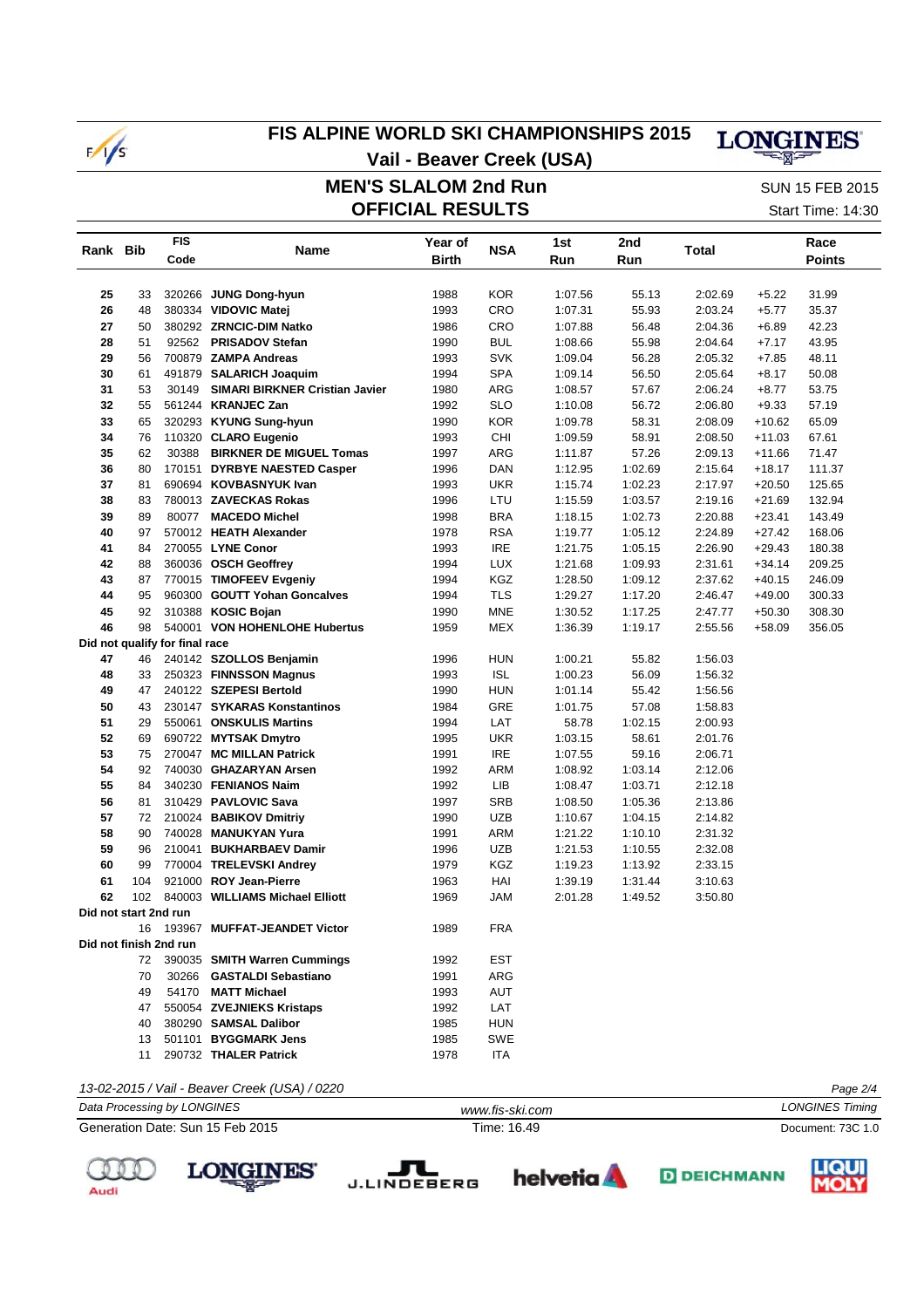

### FIS ALPINE WORLD SKI CHAMPIONSHIPS 2015

# **LONGINES**

Vail - Beaver Creek (USA) **MEN'S SLALOM 2nd Run** 

**OFFICIAL RESULTS** 

**SUN 15 FEB 2015** Start Time: 14:30

| Rank Bib | <b>FIS</b>             | Name                                          | Year of      | <b>NSA</b> | 1st | 2nd | Total | Race          |  |
|----------|------------------------|-----------------------------------------------|--------------|------------|-----|-----|-------|---------------|--|
|          | Code                   |                                               | <b>Birth</b> |            | Run | Run |       | <b>Points</b> |  |
|          |                        |                                               |              |            |     |     |       |               |  |
|          | 10 194364              | <b>PINTURAULT Alexis</b>                      | 1991         | <b>FRA</b> |     |     |       |               |  |
|          | 5 293797               | <b>GROSS Stefano</b>                          | 1986         | ITA        |     |     |       |               |  |
|          | 1 53831                | <b>HIRSCHER Marcel</b>                        | 1989         | <b>AUT</b> |     |     |       |               |  |
|          | Did not finish 1st run |                                               |              |            |     |     |       |               |  |
|          | 100 450030             | <b>MARIOTTI Alessandro</b>                    | 1998         | <b>RSM</b> |     |     |       |               |  |
|          | 99 160099              | <b>PIERI Pieris</b>                           | 1996         | <b>CYP</b> |     |     |       |               |  |
|          | 96 620046              | <b>KHAN Arif Mohd</b>                         | 1990         | IND        |     |     |       |               |  |
|          | 94 280034              | <b>BIRAN Itamar</b>                           | 1998         | <b>ISR</b> |     |     |       |               |  |
|          | 93 340305              | <b>MOHBAT Alexandre</b>                       | 1995         | LIB        |     |     |       |               |  |
|          | 91 210040              | <b>TUKHTAEV Kamiljon</b>                      | 1997         | <b>UZB</b> |     |     |       |               |  |
|          | 90 670037              | <b>ZAKURDAEV Igor</b>                         | 1987         | KAZ        |     |     |       |               |  |
|          | 86 950000              | <b>OETTL REYES Manfred</b>                    | 1993         | PER        |     |     |       |               |  |
|          | 85 120054              | <b>ZHOU Dongjun</b>                           | 1989         | <b>CHN</b> |     |     |       |               |  |
|          | 82 800013              | <b>TOLA Erjon</b>                             | 1986         | ALB        |     |     |       |               |  |
|          | 79 400237              | <b>MEINERS Maarten</b>                        | 1992         | <b>NED</b> |     |     |       |               |  |
|          | 78 680060              | <b>KOZANASHVILI Nikoloz</b>                   | 1995         | GEO        |     |     |       |               |  |
|          | 77 310410              | <b>VUKOVIC Andrija</b>                        | 1994         | <b>SRB</b> |     |     |       |               |  |
|          | 75 230651              | <b>ANTONIOU Ioannis</b>                       | 1995         | GRE        |     |     |       |               |  |
|          | 74 320296              | <b>PARK hyuk</b>                              | 1990         | <b>KOR</b> |     |     |       |               |  |
|          | 73 550066              | <b>ZVEJNIEKS Miks</b>                         | 1995         | LAT        |     |     |       |               |  |
|          | 71 60253               | <b>MARCHANT Armand</b>                        | 1997         | BEL        |     |     |       |               |  |
|          | 69 710320              | <b>LAIKERT Igor</b>                           | 1991         | BIH        |     |     |       |               |  |
|          | 68 40349               | <b>RISHWORTH Mike</b>                         | 1987         | <b>AUS</b> |     |     |       |               |  |
|          | 67 750088              | <b>RISTEVSKI Antonio</b>                      | 1989         | <b>MKD</b> |     |     |       |               |  |
|          | 66 430429              | <b>BYDLINSKI Maciej</b>                       | 1988         | POL        |     |     |       |               |  |
|          | 64 40594               | <b>PERAUDO Ross</b>                           | 1992         | AUS        |     |     |       |               |  |
|          | 63 710311              | <b>RUDIC Marko</b>                            | 1990         | BIH        |     |     |       |               |  |
|          | 60 250348              | <b>KRISTGEIRSSON Einar Kristinn</b>           | 1994         | <b>ISL</b> |     |     |       |               |  |
|          | 59 410365              | <b>BARWOOD Adam</b>                           | 1992         | <b>NZL</b> |     |     |       |               |  |
|          | 58 150495              | <b>VRABLIK Martin</b>                         | 1982         | CZE        |     |     |       |               |  |
|          | 57 481103              | <b>ANDRIENKO Aleksander</b>                   | 1990         | <b>RUS</b> |     |     |       |               |  |
|          | 54 60160               | <b>ALAERTS Kai</b>                            | 1989         | BEL        |     |     |       |               |  |
|          | 52 92720               | <b>POPOV Albert</b>                           | 1997         | <b>BUL</b> |     |     |       |               |  |
|          | 46 180567              | <b>RASANEN Joonas</b>                         | 1989         | <b>FIN</b> |     |     |       |               |  |
|          | 45 150644              | <b>KRYZL Krystof</b>                          | 1986         | <b>CZE</b> |     |     |       |               |  |
|          | 42 481327              | <b>TRIKHICHEV Pavel</b>                       | 1992         | <b>RUS</b> |     |     |       |               |  |
|          | 39 103676              | <b>BROWN Phil</b>                             | 1991         | CAN        |     |     |       |               |  |
|          | 32 530165              | <b>BRANDENBURG WIII</b>                       | 1987         | <b>USA</b> |     |     |       |               |  |
|          | 31 421860              | <b>NORDBOTTEN Jonathan</b>                    | 1989         | <b>NOR</b> |     |     |       |               |  |
|          | 29 220689              | <b>RYDING Dave</b>                            | 1986         | <b>GBR</b> |     |     |       |               |  |
|          | 28 301709              | YUASA Naoki                                   | 1983         | <b>JPN</b> |     |     |       |               |  |
|          | 27 511983              | <b>AERNI Luca</b>                             | 1993         | SUI        |     |     |       |               |  |
|          | 25 534508              | <b>CHODOUNSKY David</b>                       | 1984         | <b>USA</b> |     |     |       |               |  |
|          | 22 50625               | <b>RAICH Benjamin</b>                         | 1978         | <b>AUT</b> |     |     |       |               |  |
|          | 20 511996              | <b>YULE Daniel</b>                            | 1993         | SUI        |     |     |       |               |  |
|          | 18 50707               | <b>MATT Mario</b>                             | 1979         | AUT        |     |     |       |               |  |
|          | 8 293098               | <b>RAZZOLI Giuliano</b>                       | 1984         | <b>ITA</b> |     |     |       |               |  |
|          |                        | Disqualified 2nd run in qualification race    |              |            |     |     |       |               |  |
|          | 31 680047              | <b>BENIAIDZE Alex</b>                         | 1991         | GEO        |     |     |       |               |  |
|          |                        |                                               |              |            |     |     |       |               |  |
|          |                        | 13-02-2015 / Vail - Beaver Creek (USA) / 0220 |              |            |     |     |       | Page 3/4      |  |

 $\frac{4}{1}$ **LONGINES Timing** Data Processing by LONGINES www.fis-ski.com Generation Date: Sun 15 Feb 2015 Time: 16.49 Document: 73C 1.0